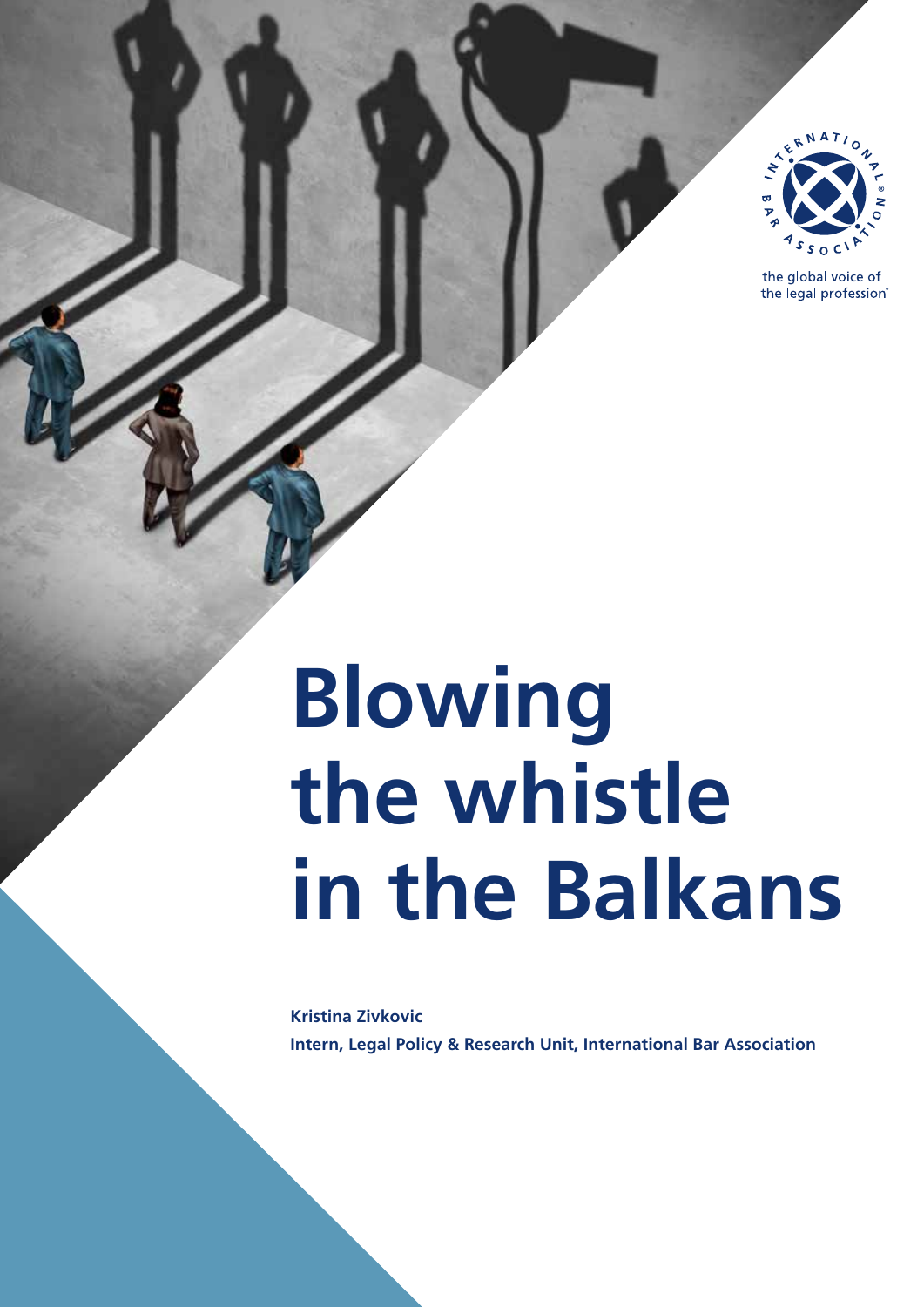# **Blowing the whistle in the Balkans1**

#### **Kristina Zivkovic**

#### *Intern, Legal Policy & Research Unit, International Bar Association*

Being a whistleblower is a heavy burden. The desire to support justice and transparency often does not come without consequences, especially where there is an absence of proper legal protection. Europe has seen several high-profile whistleblowing cases in recent years, including LuxLeaks, Cambridge Analytica and the Panama Papers. These have demonstrated the significant importance of whistleblowers, their work and their courage. These cases also indicate that whistleblowers are not considered heroes, but rather leakers – despite their contribution to global justice. One such individual is Antoine Deltour, who has been convicted for revealing widespread tax avoidance.<sup>2</sup>

In the European Union, several states have comprehensive legal protection for whistleblowers, including Ireland and the United Kingdom, which are among the first countries to introduce this type of regulation.<sup>3</sup> Yet just a quarter of EU countries have some degree of protection in their legal systems.4 For this reason, the EU Parliament found it necessary to introduce an EU-wide whistleblowing law, known as the Directive of the European Parliament and of the Council on the protection of persons reporting on breaches of Union law (the 'EU Directive').<sup>5</sup> This set of provisions is aimed at protecting whistleblowers across the jurisdiction.

This article will analyse the current situation in Balkan countries regarding whistleblowing and the degree to which domestic politics impede the implementation of whistleblower protections. It will also demonstrate the potential effect of the future EU Directive on whistleblowing regulations in these countries, especially those that are EU Member States, but also those that are candidates for joining the EU. The article will then analyse the Serbian whistleblowing system, given its importance and leading position in Europe.

## **General overview of whistleblowing regulation in the Balkans**

Balkan countries have long struggled with corruption. The states that are candidates for becoming EU Member States, such as Albania, Macedonia, Montenegro and especially Serbia, are undertaking numerous efforts to decrease levels of corruption. Serbia has even implemented many EU recommendations for overcoming corruption.<sup>6</sup> Following this path, in order to reduce corruption, mainly in the public sector, in 2014, Serbia introduced one of the most advanced whistleblowing

<sup>1</sup> This article is the work of the author alone and does not represent the views of the International Bar Association.

<sup>2</sup> In 2015, Deltour was awarded the European Citizens' Prize. In 2016, he was convicted. Simon Bowers, 'LuxLeaks Whistleblower Avoids Jail After Guilty Verdict' *The Guardian* (London, 29 June 2016) www.theguardian.com/world/2016/jun/29/luxleaks-pwc-antoine-deltour-avoidsjail-but-is-convicted-of-theft accessed 18 June 2019.

<sup>3</sup> *Blue Print for Free Speech: Gaps in the System: Whistleblower Laws in the EU*: https://blueprintforfreespeech.net/wp-content/uploads/2018/03/ BLUEPRINT-Gaps-in-the-System-Whistleblowers-Laws-in-the-EU.pdf accessed 18 June 2019.

<sup>4</sup> *Ibid*.

<sup>5</sup> There were three draft versions of the Directive of the European Parliament and of the Council on the protection of persons reporting on breaches of Union law delivered by the EU Parliament, the Council and the Commission. The final version of the directive was adopted in the European Parliament on 16 April 2019. It sets out fundamental standards for whistleblower protection. For further information, see EU Law Analysis, New EU Directive on Whistleblower Protection (2019) https://eulawanalysis.blogspot.com/2019/04/new-eu-directive-onwhistleblower.html accessed 18 June 2019.

<sup>6</sup> Julia Gabriel, 'Blowing the Whistle: Fighting Corruption in Western Balkan EU Candidates' (Eurasian Research and Analysis Institute, 13 February 2017) https://erainstitute.org/blowing-the-whistle-fighting-corruption-in-western-balkan-eu-candidates accessed 18 June 2019.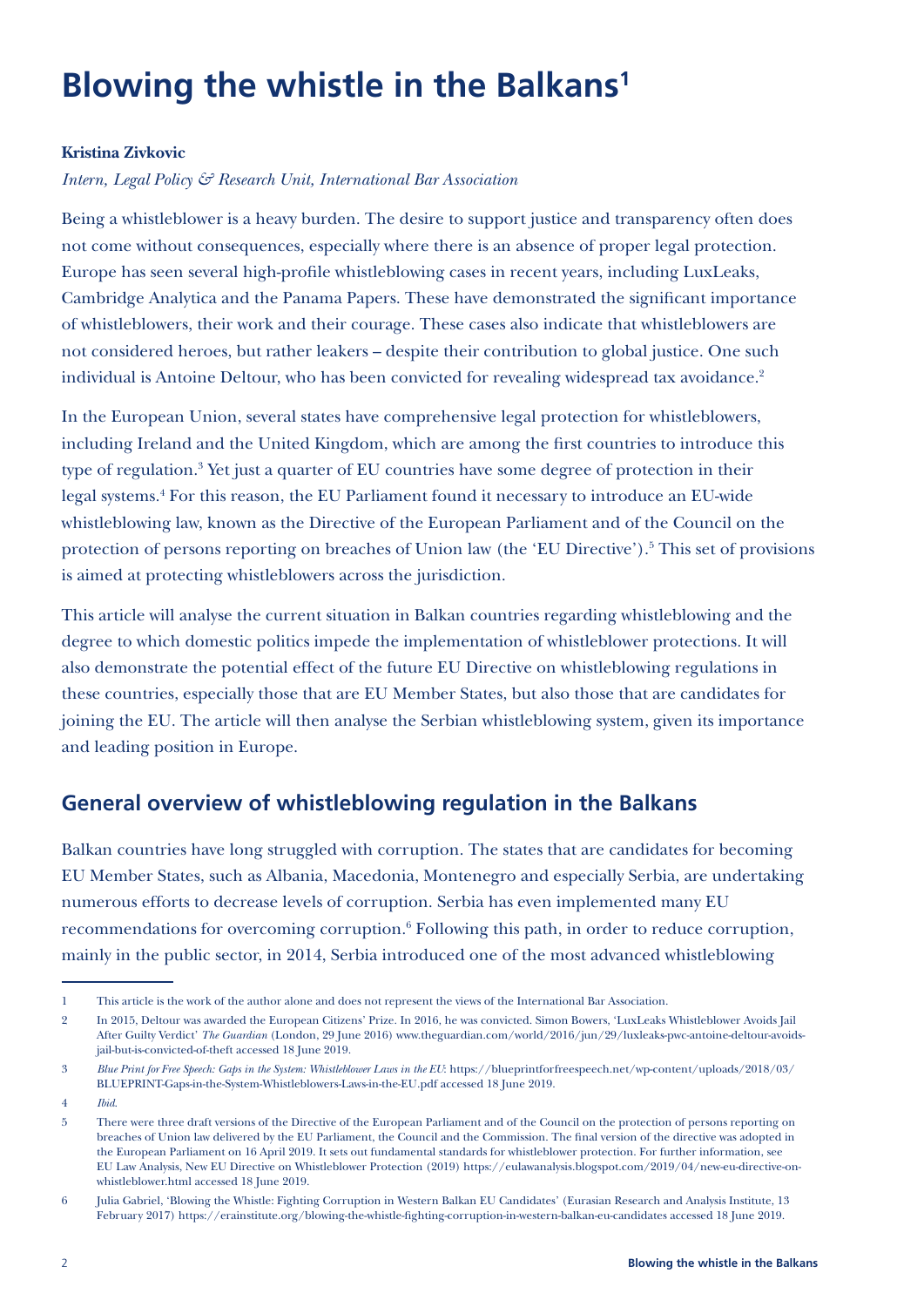regulations in Europe. Other Balkan countries have also introduced some protections, although unfortunately these have not been particularly effective.

#### *Bulgaria and Romania*

Bulgaria and Romania, both as EU members and Balkan countries, do not provide comprehensive protection to people who want to report wrongdoing.

In Bulgaria, there is little support for whistleblower protection. Whistleblowers are not considered heroes, but rather 'leakers' and 'snitches'. For this reason, there are relatively few cases regarding whistleblowing in Bulgaria. However, the government has previously demonstrated its unwillingness to provide protection to those seeking to report wrongdoing. For instance, the current ombudsman in Bulgaria is Maya Manolova. Manolova has been deprived of the use of a National Security car, so she has to travel many kilometres every day to receive complaints from people.7 She meets citizens on the bus and train, where she carries out her governmental duties.<sup>8</sup> The work of Manolova shows the low level of protection, not only for whistleblowers in Bulgaria but also human rights generally in this Balkan country. As an EU Member State, Bulgaria will soon have to comply with the EU Directive on whistleblowing protection.

Romania does provide certain protections for people who report misconduct,<sup>9</sup> but the protection is only granted to employees in the public sector.10 On the other hand, whistleblowers in the private sector are not protected by Romanian law, but this will be remedied with the EU Directive.

Romania has faced high-profile whistleblowing cases. The most famous case occurred in 1998: Constantin Bucur, an employee of the Romanian Intelligence Service, reported irregularities he noticed while monitoring telephone conversations among certain politicians, journalists and so others.11 He was convicted for disclosing confidential information in 1998. In 2013, the case went to the European Court of Human Rights, where it was ruled that by convicting Bucur, the Romanian Government had violated his rights, and the public interest in disclosing these irregularities was greater than the interest of keeping the information confidential within the Romanian Intelligence Service.12

#### *Croatia*

Croatia has recently implemented a Whistleblower Protection Act (the 'Act'), which will enter into force in July this year.13 As an EU Member State, Croatia will also have to comply with the EU Directive. It is difficult to conclude how effective the new Act will be, but it seems to have some

8 *Ibid*.

<sup>7</sup> Independent Balkan News Agency, 'Bulgaria's Ombudsman Takes to Trains and Buses After Official Car Taken Away' The Sofia Globe (Sofia, 5 November 2018) https://sofiaglobe.com/2018/11/05/bulgarias-ombudsman-takes-to-trains-and-buses-after-official-car-taken-away accessed 18 June 2019.

<sup>9</sup> Since 2004, Law no 571/2004.

<sup>10</sup> Sorin Stratula, 'Whistleblowing – Legal Situation in Romania' (East Legal Team) http://east-legal.com/whistleblowing-legal-situation-inromania accessed 18 June 2019.

<sup>11</sup> *Bucur and Toma v Romania* www.right2info.org/cases/r2i-bucur-and-toma-v.-romania accessed 18 June 2019.

<sup>12</sup> Southeast Europe Coalition on Whistleblower *Protection, Protecting Whistleblowers in Southeast Europe, a Review of Policies, Cases and Initiatives, Romania*, (2017).

<sup>13</sup> Marko Kapetanovic, 'Croatia Enacts Whistleblower Protection Act' (Schonherr, 20 March 2019) www.mondaq.com/x/790408/ Whistleblowing/Croatia+enacts+Whistleblower+Protection+Act accessed 18 June 2019.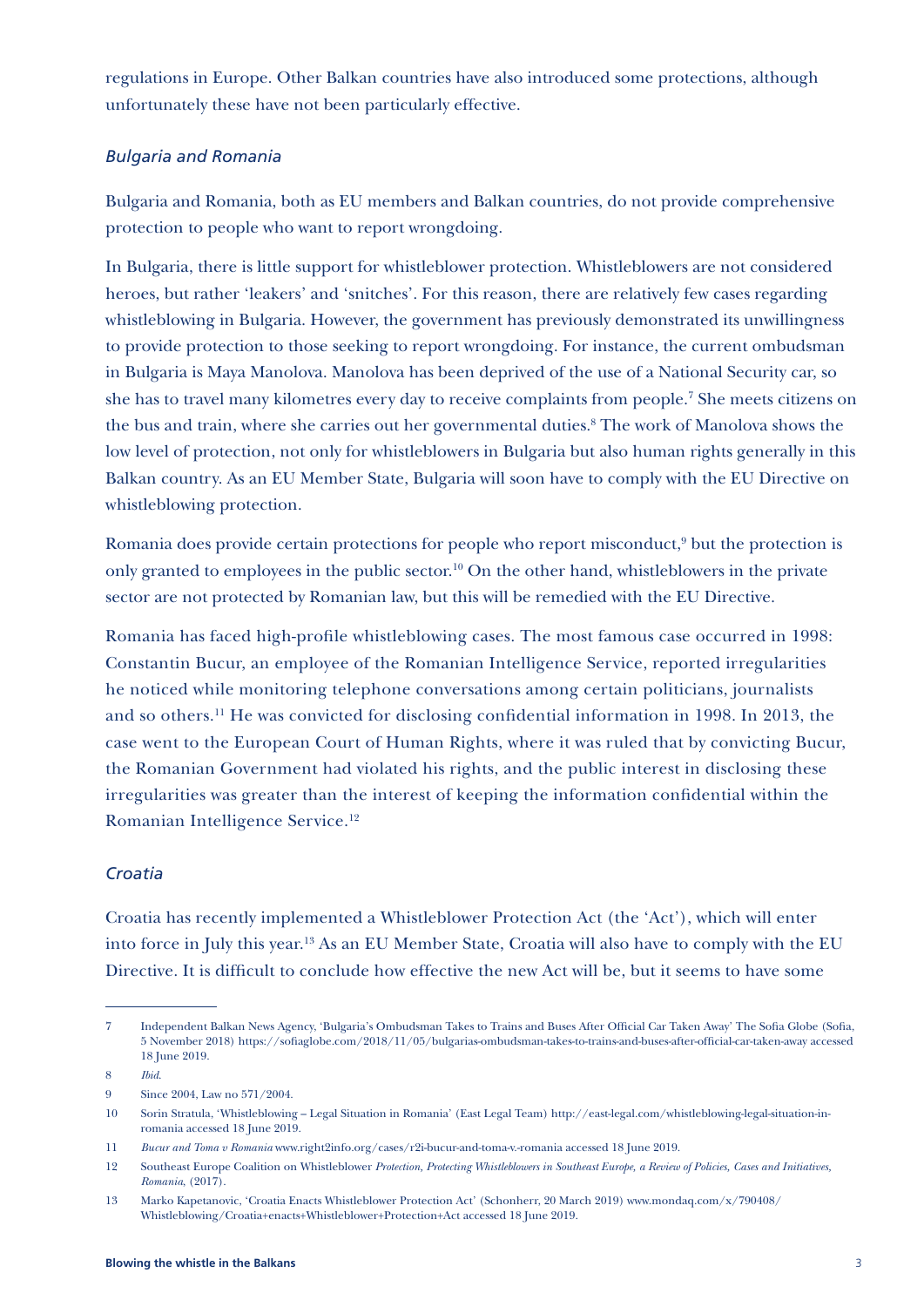differences regarding crucial principles adopted in the EU Directive. One of those principles is the ability for external reporting without going internally first, which the Act does not allow. There were some earlier attempts to implement this type of regulation into the Croatian system, particularly after a major scandal involving the whistleblower Bruno Mirtal and well-known Croatian tycoon Ivica Todoric.14

According to a 2017 report conducted by The Southeast Europe Coalition on Whistleblower Protection,<sup>15</sup> the first whistleblower case that gained public attention occurred in 1998 and involved a bank employee, Ankica Lepej, who disclosed the wrongdoing of the Croatian President and his wife. Lepej was subsequently fired.<sup>16</sup> Hence, it seems that from 1998 until today, whistleblowers in Croatia still remain legally unprotected. Vesna Balenovic, who reported corruption in the Refining and Trade – INA in 2001, she suffered dismissal from the company. However, Balenovic did not give up on fighting against corruption: in 2008, she founded an association called 'Zvizdac' (Whistleblower),<sup>17</sup> which has received around 200 reports from mostly anonymous whistleblowers.<sup>18</sup>

#### *Albania and Montenegro*

Like the majority of Balkan countries, Albania and Montenegro have both implemented whistleblowing regulation (Montenegro in January 2016 and Albania in June 2016). However, it seems that these regulations have not decreased levels of corruption.<sup>19</sup> It has been argued that these countries (and Serbia) have only implemented anti-corruption and whistleblowing regulations to stay on the list of candidates for joining the EU.20

In Albania, for instance, as one commentator suggested, the media plays a crucial role in 'promoting' whistleblowing.<sup>21</sup> The problem is that the media frequently 'misses the point' of whistleblowing and whistleblower protection, and as a result, considers whistleblowers as snitches and leakers. The same article further argues that the media in Albania should be raising the awareness of people, reminding them of the new whistleblowing law and importance of fighting corruption.

According to Balkan Investigative Reporting Network (BIRN) Albania,<sup>22</sup> there was an attempt to implement transparency in this country in 2015 by conducting training for investigative journalists in order to decrease levels of corruption and promote accountability.<sup>23</sup> The purpose of this project was to introduce Albanian journalists to transparency, and the significance of investigative journalism and

<sup>14</sup> For further information, see Toni Gabric, 'The Lack of Protection for Whistleblowers in Croatia' (Osservatorio Balcani e Caucaso Transeuropa, 21 November 2017) www.balcanicaucaso.org/eng/Areas/Croatia/The-lack-of-protection-for-whistleblowers-in-Croatia-183674 accessed 18 June 2019.

<sup>15</sup> Mark Worth and Arjan Dyrmish, *Protecting Whistleblowers in Southeast Europe: A Review of Policies, Cases and Initiatives* http://csdgalbania.org/wpcontent/uploads/2017/10/Protecting-Whistleblowers-in-SE-Europe.pdf accessed 18 June 2019.

<sup>16</sup> Mucic Magdalena, 'Ankica Lepej Svoju Knigu Knjigu o Aferi Prodaje Na Ulici' (24sata, 18 May 2008) www.24sata.hr/news/ankica-lepej-svojuknjigu-o-aferi-prodaje-na-ulici-63005 accessed 18 June 2019.

<sup>17</sup> Lejla Mazlic 'HRH Zagreb Revives the Case of Vesna Balenovic' (Human Rights House Foundation (HRH), 22 February 2010) https:// humanrightshouse.org/articles/hrh-zagreb-revives-the-case-of-vesna-balenovic accessed 18 June 2019.

<sup>18</sup> *Ibid* at 14.

<sup>19</sup> See n 5 above.

<sup>20</sup> Besnik Pula, 'The Budding Autocrats of the Balkans' FP (Washington, DC, 15 April 2016) https://foreignpolicy.com/2016/04/15/thebudding-autocrats-of-the-balkans-serbia-macedonia-montenegro accessed 18 June 2019.

<sup>21</sup> Mirsada Hallunaj, Whistleblower or Snitch – How the Albanian Media (Mis)Understands Whistleblowing Center for the Study of Democracy and Governance, June 2018.

<sup>22</sup> Balkan Investigative Supporting Network (BIRN).

<sup>23</sup> BIRN Albania, Fostering Transparency Through Investigative Reporting.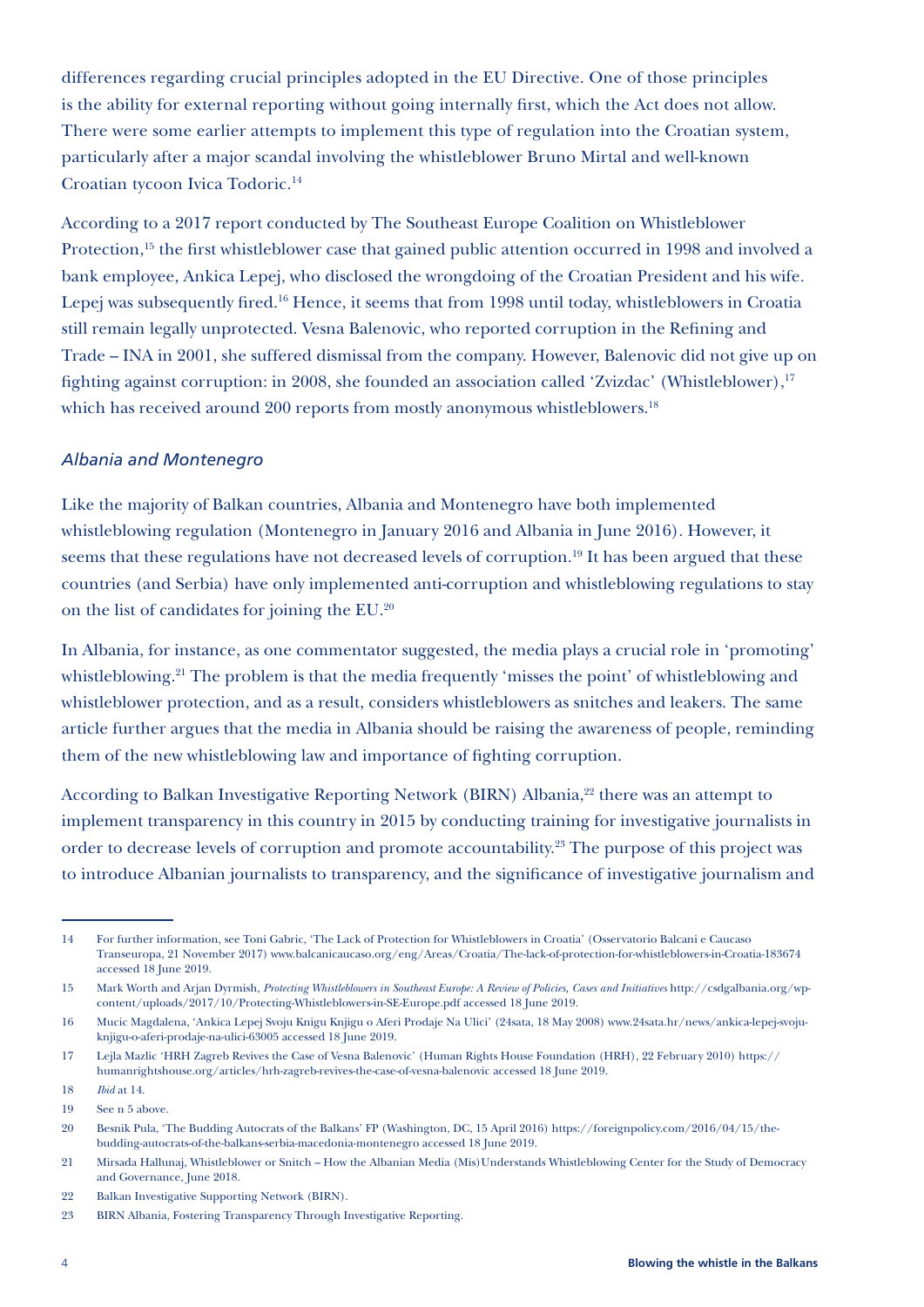access to information.<sup>24</sup> However, it seems that the project was not hugely successful in Albania, even though almost 20 journalists were actually trained, especially in the whistleblowing area.<sup>25</sup>

Montenegro has had anti-corruption regulation since January 2016, which was also designed to protect people who report misconduct in both the private and public sectors. However, whistleblower cases in Montenegro suggest the law is ineffective. In the same year that the Law on Prevention of Corruption was implemented, whistleblower Patricia Pobric reported a doubtful payment that occurred in Montenegro Railways. This case, publicly known as 'The invoice', is one of the highestprofile cases in Montenegro. Pobric came across evidence that €1,000 was paid to a hotel (of which Pobric was director) where certain meetings of the Social Democratic Party were held.<sup>26</sup> The President of that party is also the head of the Montenegro Railways.<sup>27</sup> Pobric was fired after disclosing this information in 2016 on the grounds that her contract of employment was breached.<sup>28</sup>

These counties are each facing a number of political challenges. As Besnik Pula argues, '[f]rom Montenegro to Macedonia, a new generation of leaders has learned to tell the West what it wants to hear while crushing democracy back home'. Therefore, a lack of effective whistleblowing regulation in this region is just the tip of the iceberg. It is unlikely that whistleblowers will be granted actual protection until the complex political situation is resolved.

### **Whistleblowing in Serbia**

'I was not able to report this to anyone. My only hope was to alarm the public, since any other doors were closed. The Ministry of Health, as protector of public well-being, was obliged to react in those situations and investigate the case. Instead of that, they acted as in ancient times – kill the person who brings the bad news' – Dr Borko Josifovski,<sup>29</sup> Serbian whistleblower.

#### *The 'death business'*

Borko Josifovski is a famous Serbian whistleblower who was prosecuted for 13 years for blowing the whistle and alarming the public on a scheme that included almost 40 medical doctors, hospital personnel and funeral organisations. Josifovski is a Serbian cardiologist who was a director of the emergency room (ER) in one of the largest Serbian public hospitals between 2004 and 2006. During this period, Josifovski became aware of a 'deal' between doctors, nurses, drivers and other workers in the ER and private funeral homes in Serbia. The ambulances and certain doctors in the ER did not act in accordance with their professional duty to save lives during emergencies. Instead of acting promptly in those situations, they prolonged the time by informing and waiting for private funeral

<sup>24</sup> *Ibid*.

<sup>25</sup> *Ibid* at 16.

<sup>26</sup> Tina Popović and Mila Radulović, 'Montenegro, How Not to Protect Whistleblowers' (Osservatorio Balcani e Caucaso Transeuropa, 15 December 2017) www.balcanicaucaso.org/eng/Areas/Montenegro/Montenegro-how-not-to-protect-whistleblowers-184622 accessed 18 June 2019.

<sup>27</sup> *Ibid*.

<sup>28</sup> *Ibid*.

<sup>29</sup> Jelena Čabović, 'Trgovina Smrću Veoma Je Unosan Posao U Srbiji! Borko Josifovski Za Espreso Otkriva Rak Ranu Srbije' (Espreso, 21 October 2018) (Borko Josifovski's interview) www.espreso.rs/vesti/drustvo/303533/trgovina-smrcu-veoma-je-unosan-posao-u-srbiji-borko-josifovski-zaespreso-otkriva-rak-ranu-srbije-video accessed 18 June 2019.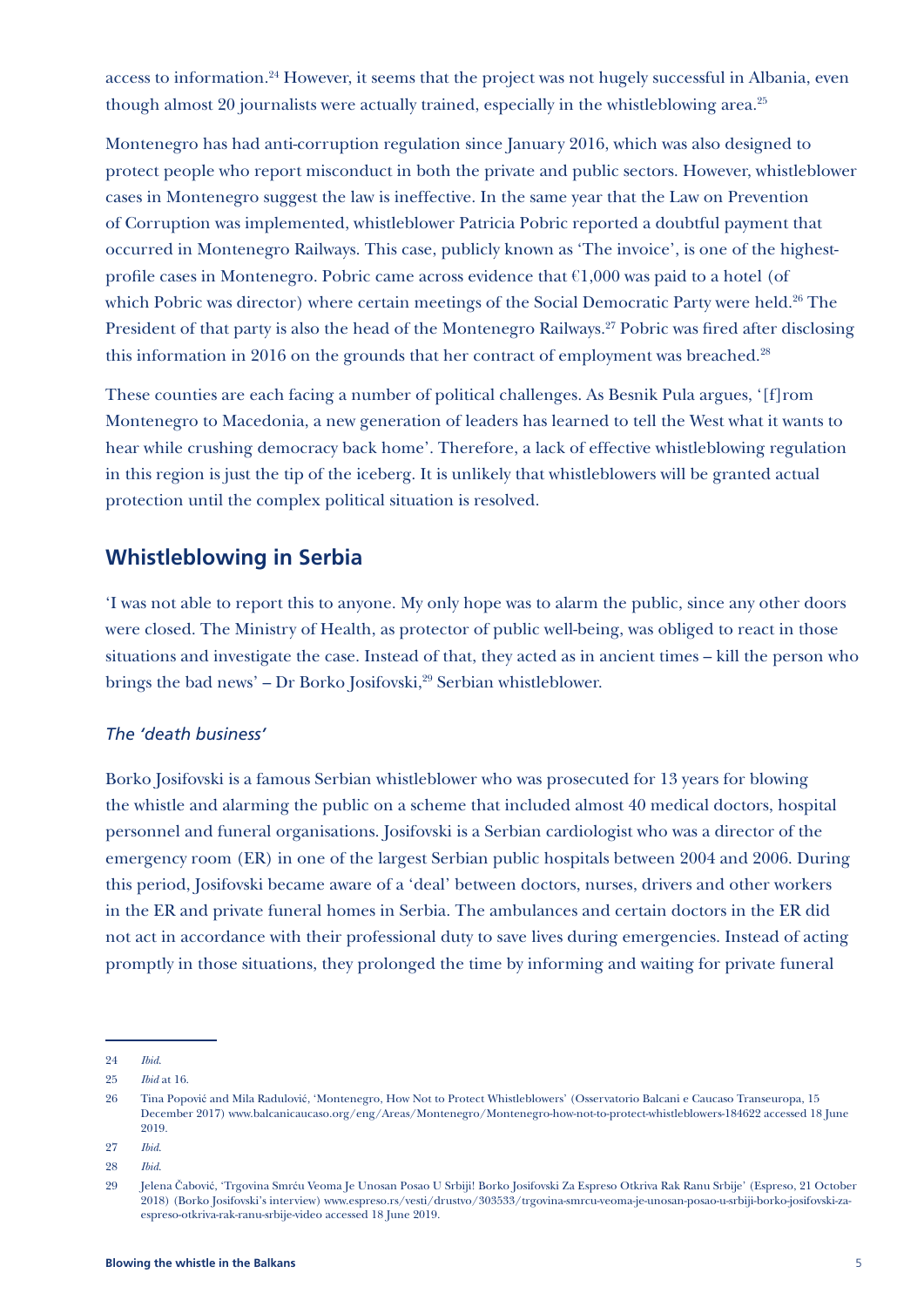homes to arrive first, 'because they knew that every lost minute leads a patient to death'.<sup>30</sup> In return, the doctors were paid  $\epsilon$ 250 by the funeral organisers for each call.

Josifovski reported this misfeasance to the Ministry of Health, but nothing was done because – according to Josifovski – there was a broader web of participants involved in this scam. Josifovski was subsequently removed from his position at the hospital, and deemed a threat to public peace and order by the ministry. Since going public with the affair, Josifovski has faced 13 years of prosecution. In 2018, he was finally released from any accusations and recognised as a whistleblower. Josifovski was offered the role of Minister of Health, which he refused, considering it inappropriate.

#### *Current whistleblowing protection regulation in Serbia*

Serbia has offered protection to whistleblowers since 2014, when the whistleblowing law came into force. The Serbian Whistleblowing Act (Zakon o zaštiti uzbunjivača – the 'Act')<sup>31</sup> is one of the leading sets of provisions on whistleblowing protection, alongside the UK, Irish and French laws.

The Act secures the protection of whistleblowers' privacy and personal data, and anonymous reporting is accepted and must be followed up on. Information can be disclosed under listed conditions if a person has a reasonable belief that the information is accurate. Notably, the act includes wide personal scope (workers, trainees, interns, shareholders and so on).

When it comes to reporting channels, a person can choose whether to report internally, externally or to the public. Reporting internally means that information is disclosed to the employer or manager in the firm. External reporting can be made to the authorities without reporting internally first. The third option is reporting to the public (eg, the media). Reporting channels must be established in every company with at least ten employees. The Act also entitles whistleblowers to claim damages if they suffer retribution.

Most importantly, judges involved in whistleblowing cases must have adequate knowledge and be trained in an appropriate manner to make a decision concerning whistleblowers. When the report is filed, the judge is obliged to order – if requested by the plaintiff – a 'temporary measure' for protecting evidence and whistleblowers before the actual trial begins.

#### *Effectiveness of the Serbian law: the law might be strong, but the system is weak*

Serbian law concerning whistleblowing is, *de jure*, one of the best in Europe. However, what is the de facto situation? In other words, is this law really effective?

The best way to demonstrate the effectiveness of any law is through practise. Since the enforcement of the whistleblowing law, Serbia has had many cases with successful outcomes. In that regard, Marija Beretka was the first Serbian whistleblower to be protected by the Serbian Whistleblowing Act.<sup>32</sup> Beretka was an employee in the Communal Inspection Office in Novi Sad. After becoming aware of a range of misconduct and corruption in the public sector, Beretka blew the whistle, and as a

<sup>30</sup> Razgovarala Ana Stamenkovska Stefanović, 'Borko Josifovski o Pogrebnicima Srpskog Zdravstva' (Pecat, 9 June 2011) (Borko Josifovski's interview) www.pecat.co.rs/2011/06/borko-josifovoski-o-pogrebnicima-srpskog-zdravstva accessed 18 June 2019.

<sup>31</sup> Serbian Whistleblowing Protection Act www.paragraf.rs/propisi/zakon\_o\_zastiti\_uzbunjivaca.html accessed 18 June 2019.

<sup>32 &#</sup>x27;Prvi Put u Srbiji: Uzbunjiva ica Pobedila Državu' (Mondo, 7 June 2017) http://mondo.rs/a1014475/Info/Drustvo/Uzbunjivaci-Istorijskapresuda-u-Srbiji-prva-pobeda-uzbunjivaca-na-sudu.html accessed 18 June 2019.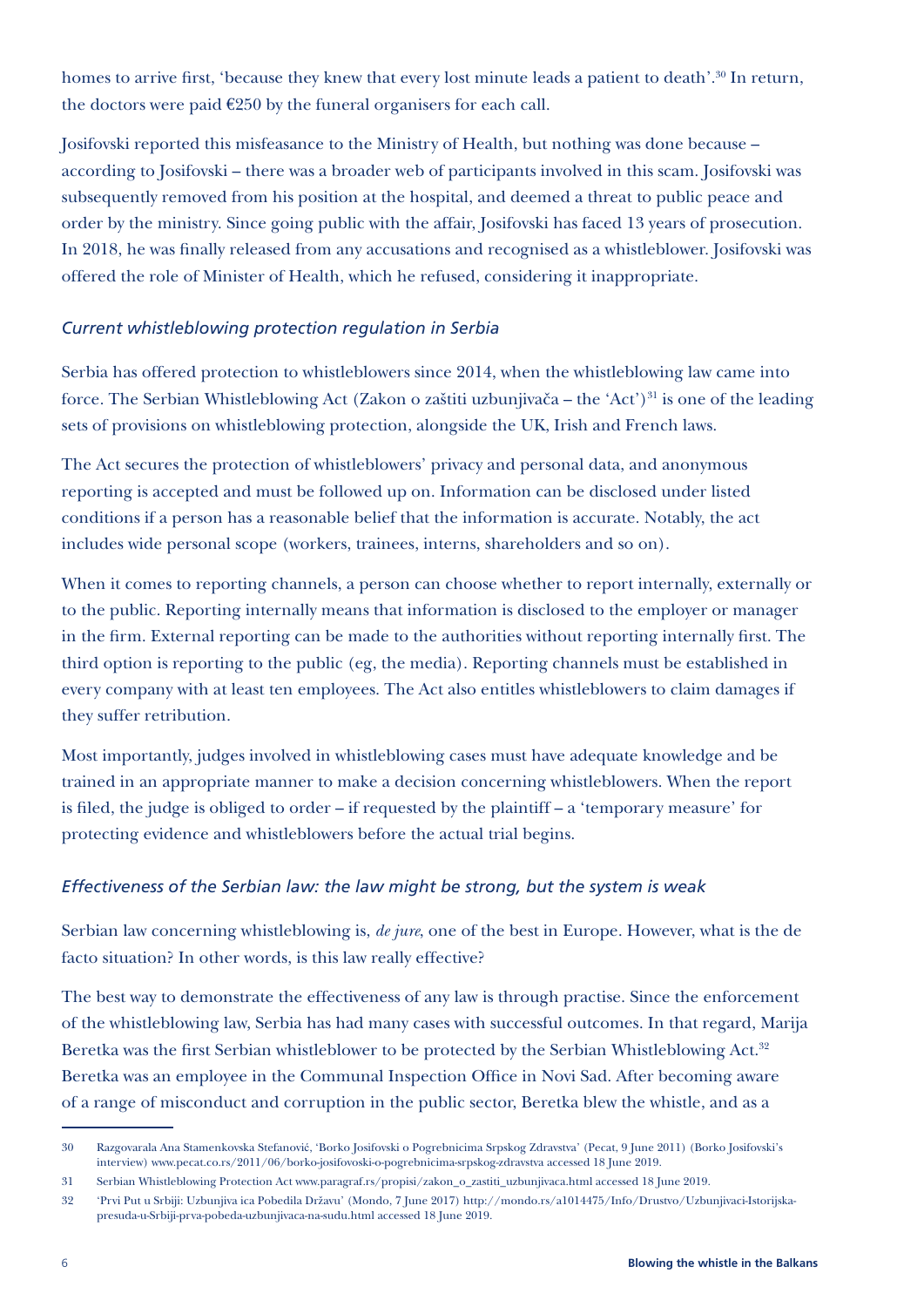punishment for 'leaking' information, she was moved to another workplace. Beretka sued the City of Novi Sad, and the Court of Appeal decided that Beretka, as a whistleblower, must be granted protection under Serbian law. The person responsible for corruption has being prosecuted for abuse of authority.

In a more recent case, whistleblower Tomislav Veljkovic reported that 600,000 of the state's budget was spent on building a 'wastewater factory', which does not exist. According to 'Pištaljka' (the Whistle)<sup>33</sup> – a specialised non-governmental organisation for whistleblower protection, and the only one in the Balkans for investigating cases and protecting whistleblowers – Veljkovic reported this to the anti-corruption agency and 'Pištaljka'. He was later fired for disclosing this information, but the court has ruled that he has to be given his job back.<sup>34</sup>

Therefore, it can be concluded that the Serbian system has the capacity to protect whistleblowers. The extent to which it does depends on its implementation. It also depends on the judicial system itself because, even though the law is well drafted, this does not mean that it will grant proper protection if judges do not apply it properly. Furthermore, the President of the Supreme Court of Cassation in Serbia, Dragomir Milojevic, noted that the whistleblowing law in Serbia must be linked to criminal law in order to function more effectively.<sup>35</sup> This is mostly related to retaliation towards employees who report misconduct that occurs in their workplaces.<sup>36</sup> In other words, the judge suggested introducing more severe sanctions for those who retaliate or do not comply with court judgments regarding whistleblowers.<sup>37</sup>

In May 2019, the European Commission published a report (the 'Report') on Serbia's current situation in reference to corruption levels, political criteria, judicial system and so on. The Report states that Serbia has not made any progress in decreasing corruption, and highlights that this issue is concerning. The Report also emphasises that Serbia has not made any progress in granting freedom of expression to its nation. These and many other issues that were discussed in the Report directly jeopardise the effectiveness of the Whistleblowing Law. This Report should be a wakeup call for the Serbian Government. It is also significant to mention that corruption or any other type of misconduct can also be reported to 'Pištaljka'. This agency grants professional advice and legal protection to whistleblowers. It also informs people through its website and annual reports about ongoing whistleblowing cases, trials and judgments. Thus, if the system does not provide protection, people can always turn to 'Pištaljka' and seek shelter by filing a report.

Because Serbia is a non-EU country, it is not mandatory for it to change its provisions in accordance with the EU Directive. Yet, for it to stay on the list of candidates for joining the EU, Serbia is expected to implement EU standards on both whistleblowing and anti-corruption. However, if Serbian law on whistleblowing is compared with the EU Directive, it seems that the act takes account of all crucial standards adopted by the EU Directive. This includes, as discussed earlier, the opportunity to choose reporting channels, as well as a similar personal and material scope. Serbian law also requires that judges involved in whistleblowing cases be properly trained, and have special knowledge and skills.

<sup>33</sup> See https://pistaljka.rs accessed 18 June 2019.

<sup>34</sup> See https://pistaljka.rs/home/read/800 accessed 18 June 2019.

<sup>35</sup> 'Whistleblowers in Serbia: A Model Law' (Osservatorio Balcani e Caucaso Transeuropa, 21 December 2017) www.balcanicaucaso.org/eng/ Areas/Serbia/Whistleblowers-in-Serbia-a-model-law-184197 accessed 18 June 2019.

<sup>36</sup> *Ibid*.

<sup>37</sup> *Ibid*.